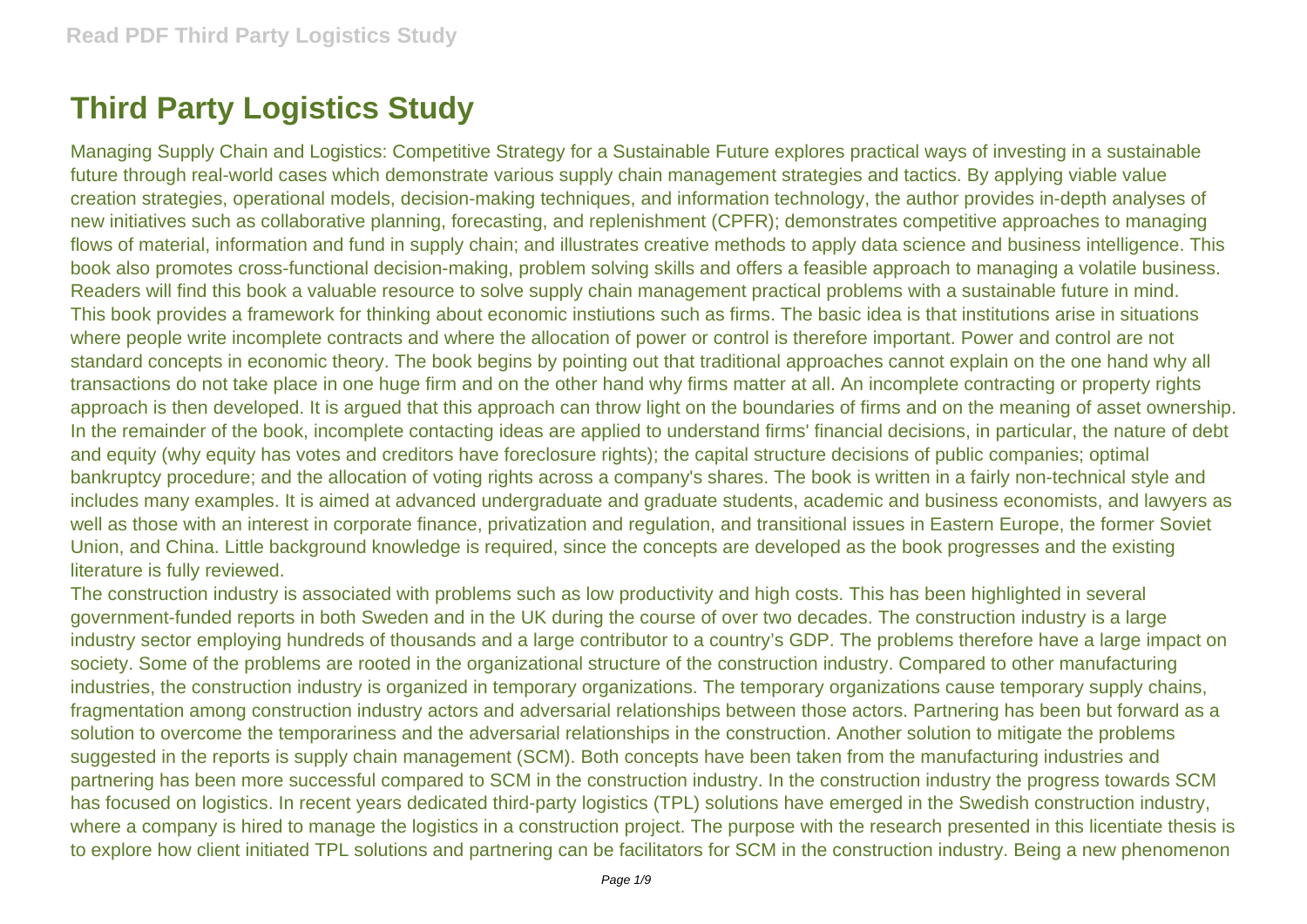## **Read PDF Third Party Logistics Study**

in the construction industry TPL solutions provide a logistical competence not necessarily included in a traditional construction project. Therefore, TPL solutions are of particular interest when studying the realization of SCM in the construction industry. In the process of realizing SCM in the construction industry, the construction clients have been put forward as having a crucial and important role. The clients are the initiator and funder of construction projects and as such the client can influence the course of a construction project. Therefore, it is of interest to study how the client can take an active role in this process. Initiating a TPL solution in a construction project is one way for a client to take an active part in the realization of SCM in construction. However, in order to study how clients can take an active role towards the realization of SCM in the construction industry, there have to be an understanding of how SCM is to be adopted to the construction industry context. SCM that derives from the manufacturing industry is designed to be used in long-term relationships with permanent organizational structures. The construction industry on the other hand is associated with short-term relationships and a temporary organizational structure. Partnering that is designed to mitigate the temporariness and establish long-term relationships have been quite successful in the construction industry, and could therefore be used as a facilitator for SCM in construction. To study the use of client initiated TPL-solutions in construction and the realization of SCM in the construction industry the following research questions have been addressed: RQ1: To what extent can a third-party logistics solution be a facilitator for client driven SCM in the construction industry?RQ2: How will upstream and downstream tiers be affected when a thirdparty logistics provider is used in a construction project?RQ3: How can partnering be used a mean to facilitate the realization of SCM in the construction industry? To answer the research questions two main methodologies have been used; case study for the empirically grounded research and conceptual studies for the analysis of the case studies as well as for comparing the two concepts of partnering and SCM. All questions have been grounded in literature and previous research. The findings of this research is therefore grounded in both theory and in practice. The main findings of this research is that TPL solutions are not a quick fix for realizing SCM in the construction industry. However, if used right a TPL solution can be an effective tool to address logistical issues in a construction project and to establish an interface between the supply chain and the construction site. By initiating a TPL solution the client addresses the importance of logistical competence in a construction project. A TPL solution does not have a purpose of its own; a TPL solution is a service function to the construction project, providing expertise on logistics management. There are also a number of driving forces and concerns that have been identified, if they are addressed prior to a TPL solution is implemented, the likelihood of its success will increase. Furthermore, both partnering and SCM rely on high trust and share several key components and issues that have to be addressed. Partnering on strategic level with several suppliers included can even be hard to distinguish from SCM. Wherefore, partnering is considered a facilitator for the realization of SCM in construction. By addressing the necessary issues in both concepts a good foundation for SCM is established. Trucking in the Age of Information provides a comprehensive overview of the contemporary trucking industry. Prior research on trucking has focused on the effects of deregulation on the industry, but the industry's current transformation is driven by information technology, emerging business strategies, globalization of commodity production and the rise of package express and logistics. The volume brings together acknowledged and emerging scholars of the industry including Thomas Corsi (University of Maryland), Chelsea White III (Georgia Tech), Starr McMullen (Oregon State University), Will Mitchell (Duke University), Jeff Liker (University of Michigan), Francine LaFontaine (University of Michigan), Kristen Monaco (California State University at Long Beach) and Michael Conyngham (International Brotherhood of Teamsters)

to address issues including technological change, third party logistics, lean trucking, driver safety and health, homeland security and the consolidation of trucking services. Each chapter provides an overview of industry issues and a discussion of current research. Page 2/9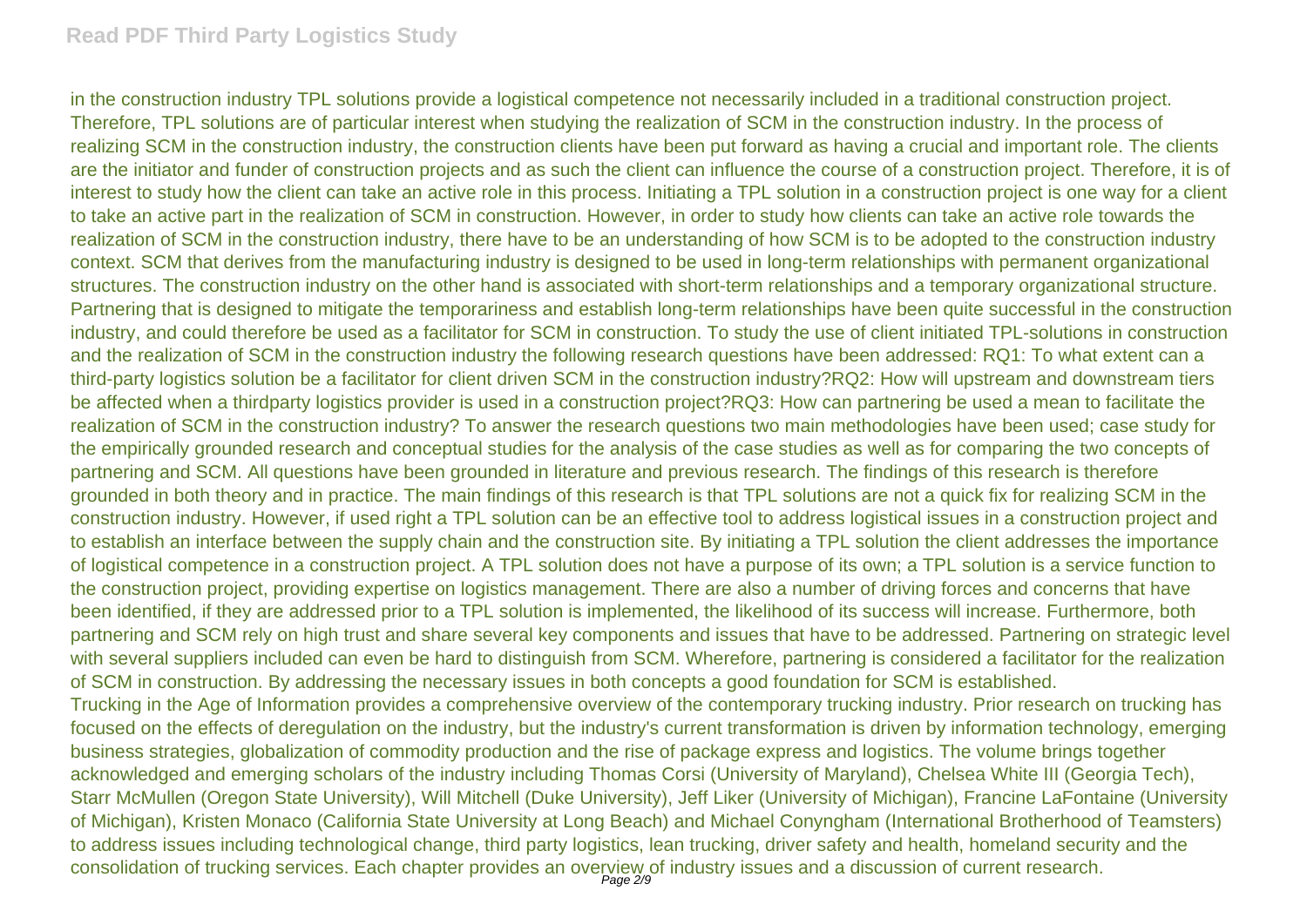## **Read PDF Third Party Logistics Study**

As businesses seek to compete on a global stage, they must be constantly aware of pressures from all levels: regional, local, and worldwide. The organizations that can best build advantages in diverse environments achieve the greatest success. Global Business Expansion: Concepts, Methodologies, Tools, and Applications is a comprehensive reference source for the latest scholarly material on the emergence of new ideas and opportunities in various markets and provides organizational leaders with the tools they need to be successful. Highlighting a range of pertinent topics such as market entry strategies, transnational organizations, and competitive advantage, this multi-volume book is ideally designed for researchers, scholars, business executives and professionals, and graduate-level business students. The tenth edition of SUPPLY CHAIN MANAGEMENT: A LOGISTICS PERSPECTIVE refined its focus on the supply chain approach by blending logistics theory with practical applications and includes updated material on the latest technology, transportation regulations, pricing, and other issues. Each chapter opens with Supply Chain Profiles vignettes introducing students to real-world companies, people, and events. New and updated On the Line boxed features are applied examples providing students with hands-on managerial experience of the chapter's topics. Supply Chain Technology boxes appear throughout the text, helping students relate technological developments to supply chain management concepts and logistics practices while taking in consideration global changes. Short Cases at the end of each chapter are updated and build on what students have learned in the chapter. Important Notice: Media content referenced within the product description or the product text may not be available in the ebook version.

An important topic in the Third Party Logistics (3PL) industry is the extent to which customers view 3PL services as pure-commodities to be re-bid. The trend towards commoditization has been one of the causes for current pricing pressures on the 3PLs. The 3PLs gearing towards "strategic partnerships" and the addition of Value-Added Services to their portfolio could decelerate the trend towards commoditization and could also otherwise differentiate them from their competitors. This study investigates the categories of relationships that 3PLs have and specifically the presence of strategic relationships in the 3PL industry. The study also examines the contexts in which they exist and highlights the factors that have contributed to the formation of the strategic relationships. The study concludes by proposing steps that 3PLs can take to better position themselves as candidates for strategic relationships.

During the last decade, logistics outsourcing is growing in importance worldwide. Meanwhile, many different kinds of logistics services are also introduced in the outsourcing market. However, up to now, there are no guidelines for the food processing industry to identify which logistics activities should be outsourced to which type of logistic service provider (LSP). By combining managerial and economic theory, this book builds an integrated research framework to demonstrate decisive factors for outsourcing different kinds of logistics activities and their effect on logistics performance. Using empirical evidences from the food processing industry in Taiwan and the Netherlands, this study shows that: - outsourcing decisions of different levels of logistics activities have different determining factors. - total outsourcing (i.e. having the LSP orchestrate the whole logistics process) results in higher logistics service performances in terms of lead-time, reliability, and flexibility. currently the Netherlands have higher percentages of outsourcing of transportation and transportation management than Taiwan. In the future. Taiwan will probably outsource value added activities and logistics orchestration activities more than the Netherlands. This book is recommended for a broad audience of professionals and practitioners who concern themselves with the design, planning and management of logistics in international food supply chains.

Using a reader-friendly, straightforward, yet interesting, approach, Langley/Novack/Gibson/Coyle's SUPPLY CHAIN MANAGEMENT: A LOGISTICS PERSPECTIVE, 11E blends logistics theory with practical applications. The latest content highlights emerging issues,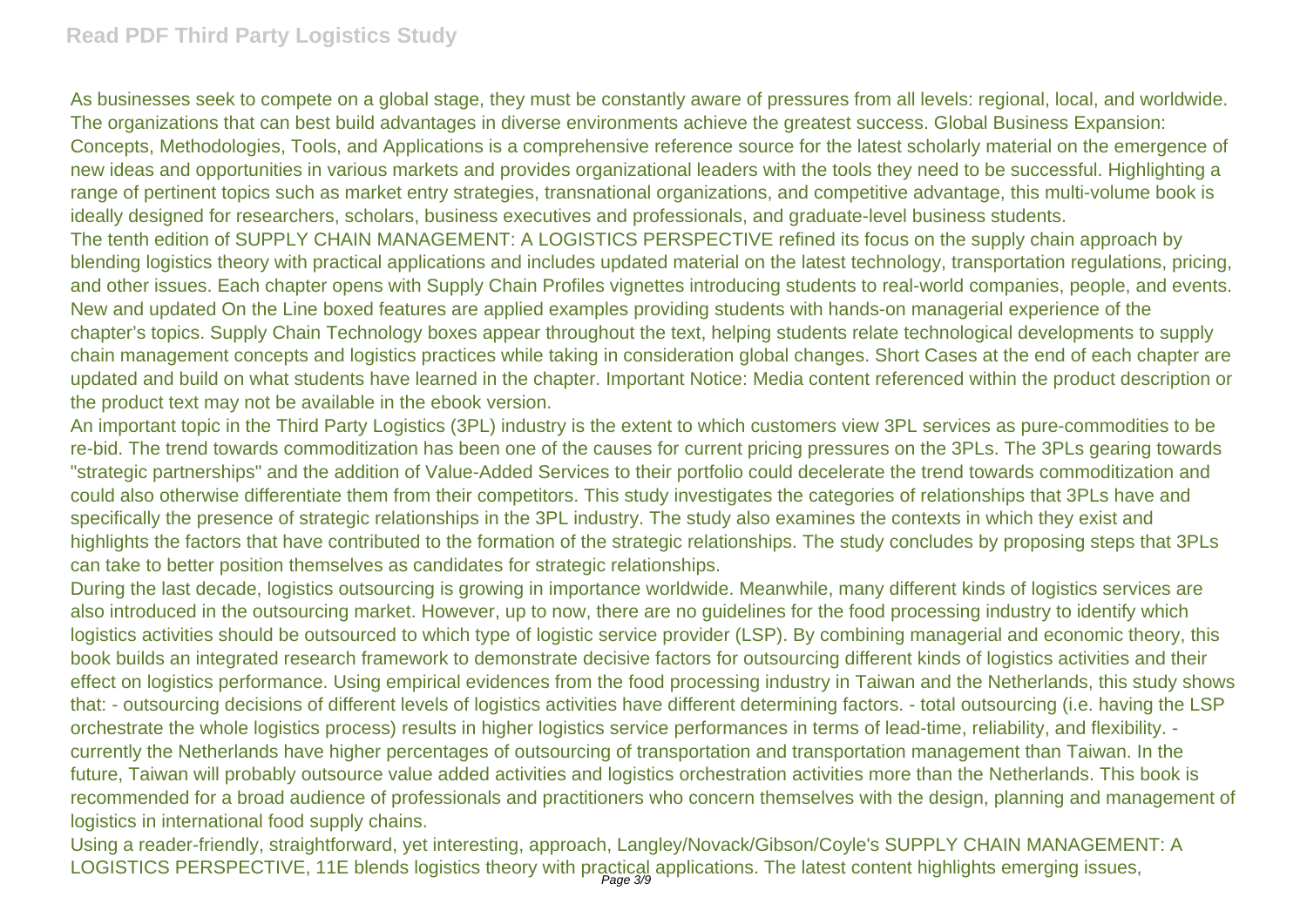technology developments, and global changes in the constantly evolving field of supply chain management. Learn how today's public and private organizations are responding to the continual pressure to modernize and transform their supply chains. Updated features and short cases offer hands-on managerial experience with the opportunity to examine key decisions and circumstances that supply chain managers face daily. New profiles introduce each chapter with real organizations, people, or events that emphasize the importance of what you are learning. Technology-focused features and global content examine key areas where change is occurring and provide a meaningful perspective on how today's changes impact current and future supply chains. Important Notice: Media content referenced within the product description or the product text may not be available in the ebook version.

This collection of essays explores educational issues confronting educators and researchers from various disciplines. They are grouped into four sections, with the first, "Business Economics and Management", discussing concepts such as contemporary urban theories, multiculturalism and the informal economy. The second section, "Linguistics and Literature", encompasses topics such as Russian-Chinese bilingualism and training in Russian phraseology for foreigners. The third section, "Education" considers issues such as language teaching and use of learning cycle model and the Socratic Seminar Technique. The fourth section, "History and Geography", looks at history education, historical consciousness, and cultural geography. This book will mainly appeal to educators, researchers, and students involved in social sciences.

"This book examines related research in decision, management, and other behavioral sciences in order to exchange and collaborate on information among business, industry, and government, providing innovative theories and practices in operations research"--Provided by publisher.

The eighth edition of SUPPLY CHAIN MANAGEMENT: A LOGISTICS PERSPECTIVE has refined its focus on the supply chain approach, one of the latest developments in logistics management. Its strategic managerial focus blends logistics theory with practical applications and includes updated material on the latest technology, transportation regulations, pricing, and other issues. This market-leading text continues to focus on the integration of the supply chain approach as an important concept in understanding contemporary logistics management. In addition, this text focuses on changes in the way business is being done, with a particular emphasis on technology. Each chapter opens with Supply Chain Profiles, vignettes that introduce students to the chapter's topics through familiar real-world companies, people, and events. For this new edition, the majority of the profiles have been changed. Each chapter also includes new and updated On the Line boxed features, which are applied examples that provide students with hands-on managerial experience of the chapter's topics. Supply Chain Technology boxes appear throughout the text, helping students relate technological developments to supply chain management concepts and logistics practices. Short Cases at the end of each chapter are updated and build on what students have learned in the chapter. Important Notice: Media content referenced within the product description or the product text may not be available in the ebook version. Working with partners is the future of business. In this timely and original work, Vitasek and Mandrodt show companies, through a series of high-profile global examples, how to create a vested agreement that brings success and create a better future for everyone involved.

In order to keep up with the constant changes in technology, business have adopted supply chain management to improve competitive strategies on a strategic and operational level. Supply Chain Management: Concepts,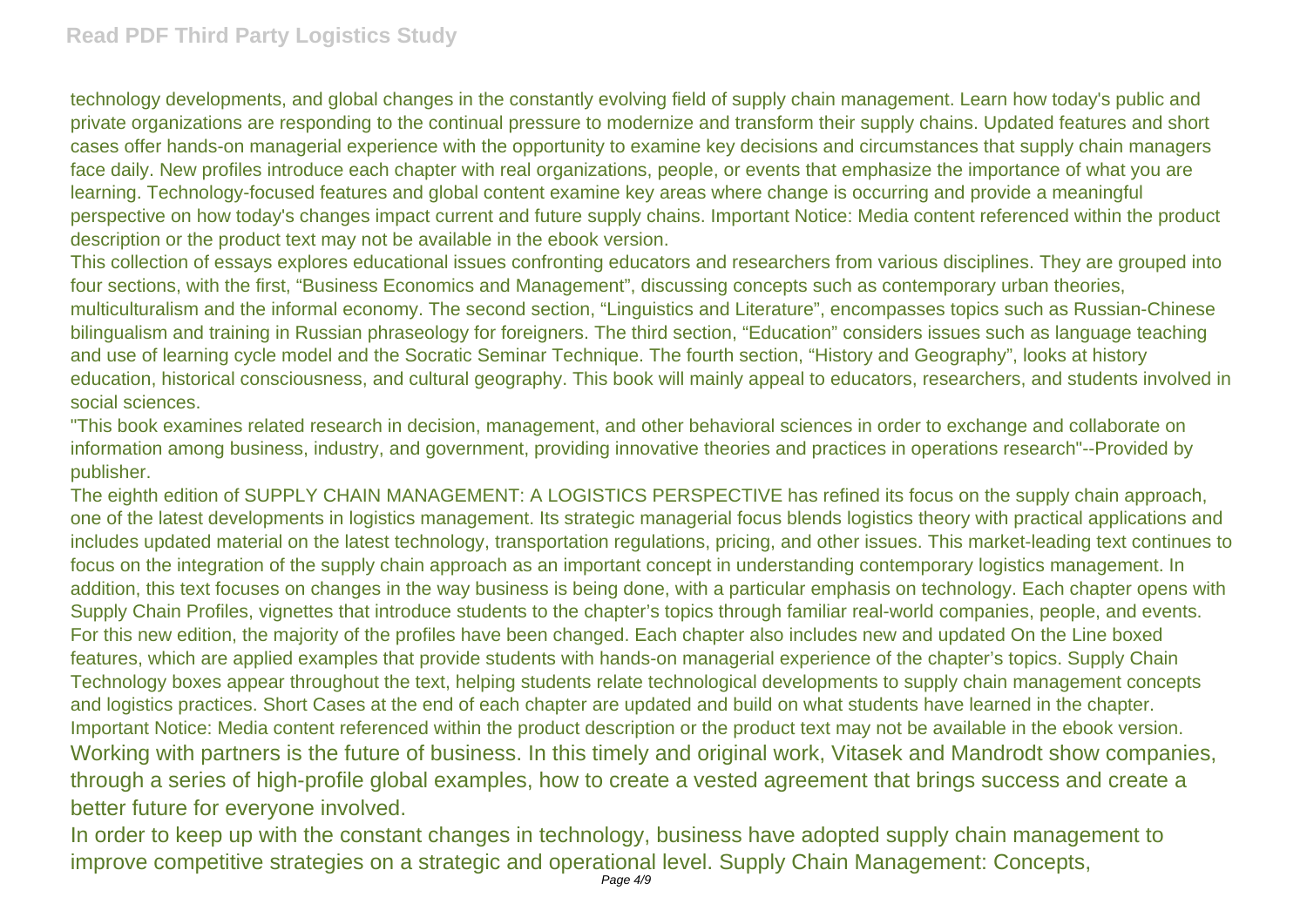Methodologies, Tools, and Applications is a reference collection which highlights the major concepts and issues in the application and advancement of supply chain management. Including research from leading scholars, this resource will be useful for academics, students, and practitioners interested in the continuous study of supply chain management and its influences.

For any business involved in today's supply chains, logistics services are critical. Companies have to decide whether to retain their own logistics operations or place their trust in third-party suppliers. This potential move away from the traditional approach of managing these processes internally can lead to improved service and reduced cost although this isn't always the case. The Logistics Outsourcing Handbook provides step by step guidance on the process of logistics outsourcing and explains how to apply this information for commercial success. Vital advice is given on benchmarking existing operations, how to shortlist companies, produce a request for a proposal, choose the optimum supplier and implement and manage the contract. The Logistics Outsourcing Handbook analyses outsourcing from both an industry wide perspective, while also drilling down into specific individual considerations. The book provides valuable guidance in terms of contractual relationships, cost models and the integration of information technology systems. By analysing current statistics and surveys, looking into factors behind why contracts are awarded and terminated important insights can be acquired. This book contains tools, models, online resources and case studies on the outsourced relationships of companies including Intel KFC and BA to further develop the reader's knowledge which makes this book an informative and essential resource.

To manage an effective customer loyalty program, third party logistics service providers (3PLs) must understand the determining factors, as well as cultural background on loyalty. This book develops a model of customer loyalty, which is then validated using empirical data from nearly 800 logistics managers in Germany and the USA. The author reviews the effects of different relational factors on the model, and explores relevant German-US cultural differences. This book discusses supply chain issues and models with examples from actual case studies. Recent advances in sustainability, supply chains and technologies have brought promising potential for the management of sustainable global and local supply chains. While most of the current literature seem to consider developments in the field of sustainable supply chains and in the field of Industry 4.0 as two distinct entities, this book attempts to explore the synergy in bringing these two distinct fields together. The book features chapters on management of sustainability and industry 4.0 on supply chains as a whole, with several case studies on issues related to the application of sustainable supply chains in specific application sectors. They employ mathematical modeling and statistical analyses, as well as descriptive qualitative studies. They cover a range of application areas including multiple sectors (restaurant, manufacturing, logistics, furniture, Page 5/9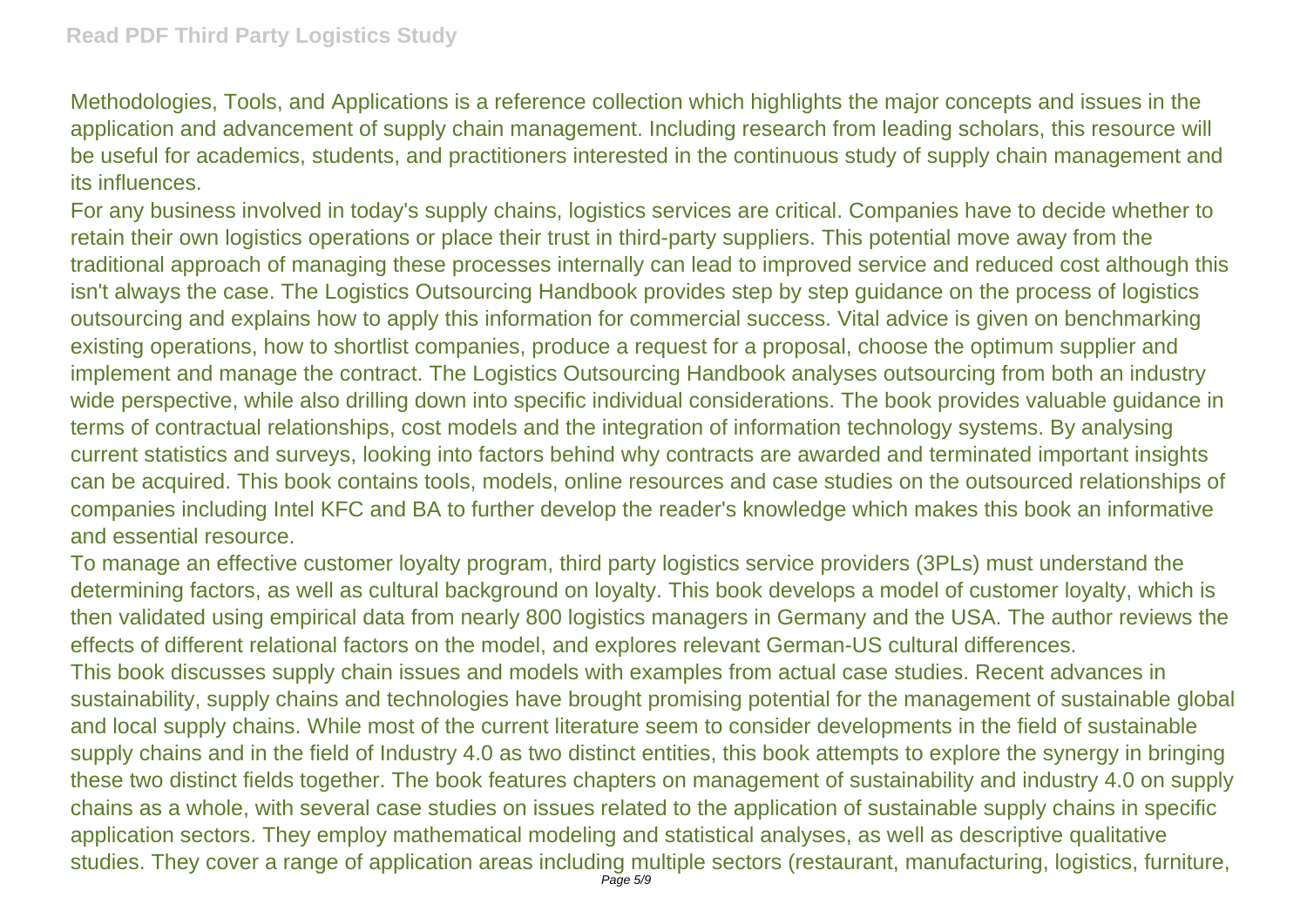food and insurance), domains (supply chains, logistics, marketing, and reverse logistics) and multiple country contexts (UK and India). The potential links between sustainability and the recent technological innovations from Industry 4.0 have been explored in detail. The book offers a valuable tool for managerial decision-making on the current practice and future potential on the use of Industry 4.0 tools for sustainable supply chains to facilitate competitive advantage with case studies in various industry sectors. In addition, some intriguing mathematical models will appeal to students and researchers interested in modeling the logistics process and the application of evolutionary game theory for integrating the social and economic aspects of sustainable supply chains. Some of these supply chain issues have been addressed in a previous book by the Editors.

2018 third-party logistics studythe state of logistics outsourcing : results and findings of the 22th annual study2015 Thirdparty Logistics StudyThe State of Logistics Outsourcing : Results and Findings of the 19th Annual Study2014 Third-party Logistics StudyThe State of Logistics Outsourcing : Results and Findings of the 18th Annual Study2017 third-party logistics studythe state of logistics outsourcing : results and findings of the 21th annual studyState of Logistics Outsourcing2013 Third-party Logistics Study : Results and Findings of the 17th Annual StudyState of Logistics Outsourcing2012 Third-party Logistics Study : Results and Findings of the 16th Annual Study2016 third-party logistics studythe state of logistics outsourcing : results and findings of the 20th annual studyThird-party Logistics StudyResults and Findings of the 2001 Sixth Annual StudyCustomer Loyalty in Third Party Logistics RelationshipsFindings from Studies in Germany and the USASpringer Science & Business Media

Logistics and Supply Chain Management has been a vital part of every economy and every business entity. Both sciences have become prestigious research fields focusing on best practices, concepts, and methods. Outsourcing Management for Supply Chain Operations and Logistics Services is concentrated on the key players of the outsourcing paradigm; the organizations that provide logistics services, the Third Party Logistics (3PL's), as well as their clients, presenting and promoting the lessons learned by their cooperation. Specifically, this publication presents studies which are relevant to practitioners, researchers, students, and clients of the application of the Outsourcing practice on the Logistics and Supply Chain Management services giving emphasis to 3PL's.

Third Party Logistics (TPL or 3PL) are the talk of the day; businesses are constantly looking for ways and means outsource majority of their non-core operations for a much professional look on the same, to gain cost advantage, and of course, to have a greater focus to the core-operations. In the similar context, 3PL activities are gaining momentum. However, the Arab states seem to have been left behind in this race. This research aims at finding out the level of 3PL activities existing in the Arab world today, with particular focus on the case of Jordan. Therefore, the ultimate aim of this research is to analyze and understand the level of logistics outsourcing prevailing in Jordan today, and the extent to which it is viable in the future. The economy of Jordan heavily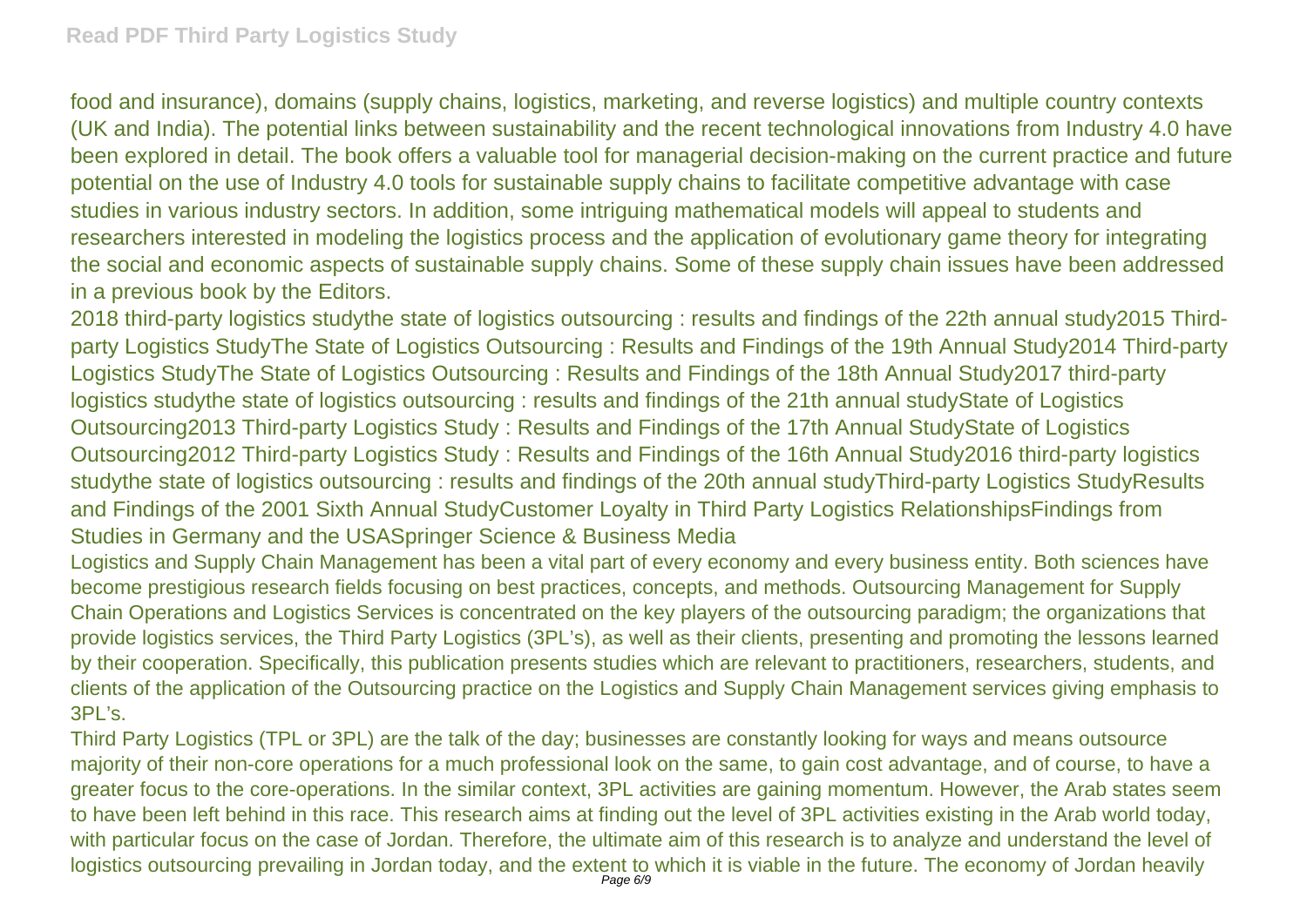relies on exports, mainly constituting of manufacturing concerns. Subsequently, the research aims to illustrate how well the 3PL activities can assist Jordan in attaining long run viability in its exports - the driver of its economy.

This book contributes a basic framework for and specific insights into interdisciplinary connections between production, logistics, and traffic subsystems. The book is divided into two parts, the first of which presents an overview of interdisciplinarity in valueadded networks and freight traffic. This includes an introduction to the topic and a description of an integrated framework of production, logistics, and traffic. Furthermore, it describes the barriers and challenges of interdisciplinary decision-making and project management. In turn, the second part presents domain-specific perspectives on interdisciplinary decision support, exploring domain-specific challenges of interdisciplinary interfaces and requirements for management methods and instruments from the standpoint of production management, logistics management, traffic management, and information technologies. This third edition provides operations management students, academics and professionals with a fully up-to-date, practical and comprehensive sourcebook in the science of distribution and Supply Chain Management (SCM). Its objective is not only to discover the roots and detail the techniques of supply and delivery channel networks, but also to explore the impact of the merger of SCM concepts and information technologies on all aspects of internal business and supply channel management. This textbook provides a thorough and sometimes analytical view of the topic, while remaining approachable from the standpoint of the reader. Although the text is broad enough to encompass all the management activities found in today's logistics and distribution channel organizations, it is detailed enough to provide the reader with a thorough understanding of essential strategic and tactical planning and control processes, as well as problem-solving techniques that can be applied to everyday operations. Distribution Planning and Control: Managing in the Era of Supply Chain Management, 3rd Ed. is comprised of fifteen chapters, divided into five units. Unit 1 of the text, The SCM and Distribution Management Environment, sets the background necessary to understand today's supply chain environment. Unit 2, SCM Strategies, Channel Structures and Demand Management, reviews the activities involved in performing strategic planning, designing channel networks, forecasting and managing channel demand. Unit 3, Inventory Management in the Supply Chain Environment, provides an in-depth review of managing supply chain inventories, statistical inventory management, and inventory management in a multiechelon channel environment. Unit 4, Supply Chain Execution, traces the translation of the strategic supply chain plans into detailed customer and supplier management, warehousing and transportation operations activities. Finally Unit 5, International Distribution and Supply Chain Technologies, concludes the text by exploring the role of two integral elements of SCM: international distribution management and the deployment of information technologies in the supply chain environment. Each chapter includes summary questions and problems to challenge readers to their knowledge of concepts and topics covered. Additionally supplementary materials for instructors are also available as tools for learning reinforcement.

This book disseminates the current trends among innovative and high-quality research regarding the implementation of conceptual frameworks, strategies, techniques, methodologies, informatics platforms and models for developing advanced industrial tools and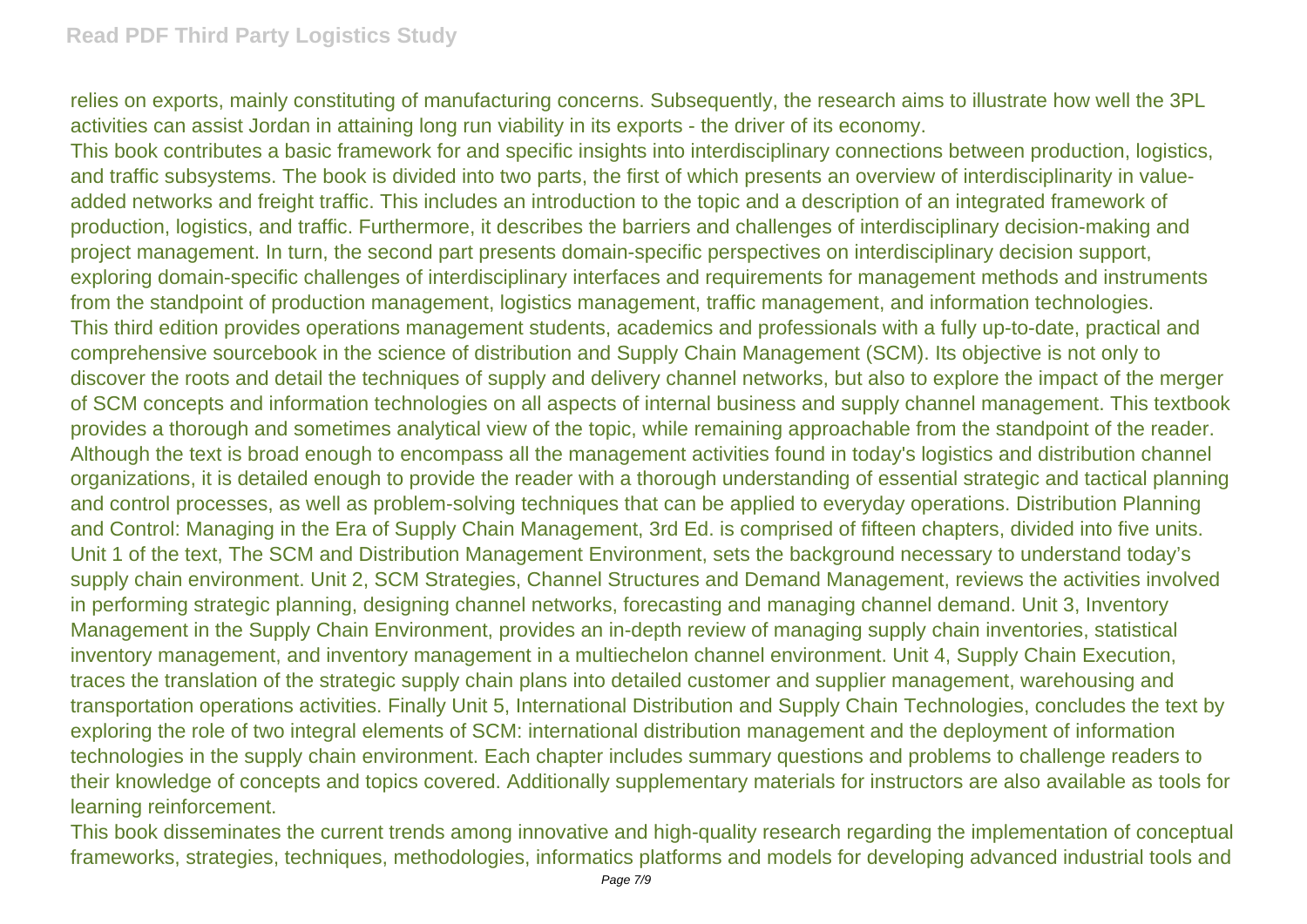techniques and their application in different fields. It presents a collection of theoretical, real-world and original research works in the field of applied industrial tools and techniques. The text goes beyond the state-of-the-art in the field of industrial and software engineering, listing successful applications and use cases of studies of new approaches, applications, methods, techniques for developing advanced industrial tools, methodologies and techniques and their application in different fields. The topics covered in this book are of interest to academics, researchers, students, stakeholders and consultants.

A comprehensive guide to the use of outsourcing logistics and supply chain operations, this text includes a review of the market, an assessment of the major providers, a description of the main services available and a consideration of the key drivers for outsourcing. In addition, it provides a detailed framework for selecting a suitable service provider.

The transportation system is the backbone of any social and economic system, and is also a very complex system in which users, transport means, technologies, services, and infrastructures have to cooperate with each other to achieve common and unique goals.The aim of this book is to present a general overview on some of the main challenges that transportation planners and decision makers are faced with. The book addresses different topics that range from user's behavior to travel demand simulation, from supply chain to the railway infrastructure capacity, from traffic safety issues to Life Cycle Assessment, and to strategies to make the transportation system more sustainable.

This book uses state-of-the-art scientific methods to reveal that most firms currently do not realize the full potential of logistics outsourcing. It shows the complexity of outsourcing performance and that its true drivers lie in the relationship between service providers and their customers. Through the results of a large-scale empirical survey, the book also emphasizes the importance of a firm's approach towards outsourcing.

The definitive guide to supply chain philosophy, strategy AND the practicalities of logistics and distribution. The Handbook of Logistics and Distribution Management is a step-by-step guide to setting up and managing supply chains to add maximum value to the organisations they serve. Benefiting from the author team's years of practical field-based experience in some of the most challenging environments across the world from developed economies to third world countries and war zones, this is a book that will enthuse students and be an invaluable desk reference throughout the careers of practitioners. Packed with worked examples and real-world data The Handbook of Logistics and Distribution Management offers complete coverage on all the key aspects of distribution, logistics and supply chain planning and management with clear and straightforward explanations. This is not a compilation of work drawn from a disparate collection of research papers and miscellaneous projects but a logical and complete holistic view of how supply chains fit together including the detailed, nitty gritty of the distribution and logistics. Globalisation, increased competition and new technologies have all changed the landscape in which supply chains operate. This fully revised 6th edition of The Handbook of Logistics and Distribution Management provides solutions to the key challenges. With new material on international freight forwarding, environmental best practice, cool chain, intermodal shipping and outsourcing and a new, detailed index of contents this is the ultimate study/reference companion. New online resources including PowerPoint lecture slides (tables,